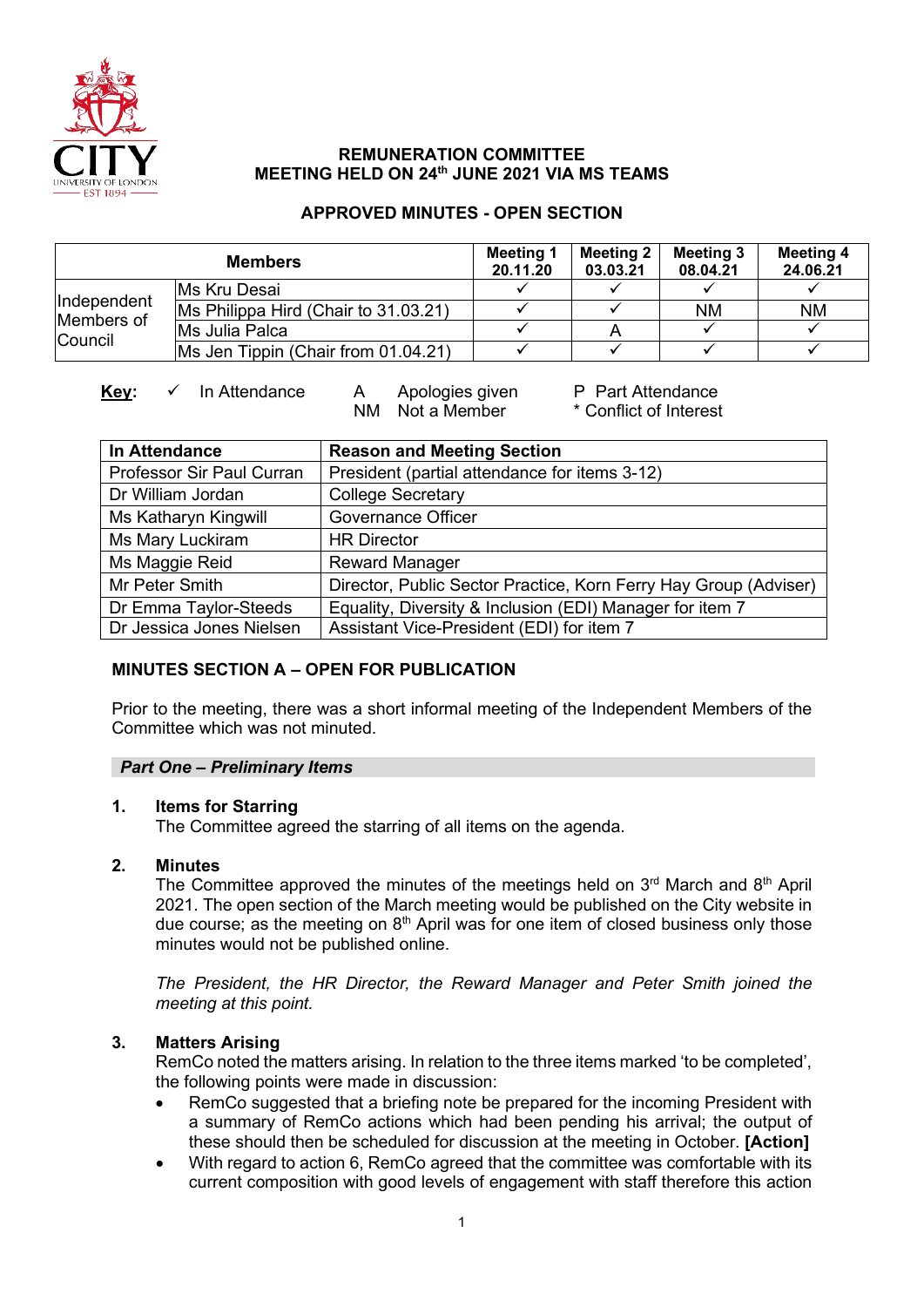could be marked as completed. Should the position change then this decision could be reviewed.

### **4. Conflicts of Interest**

Executives in attendance declared an interest in item 9. The HR Director declared an interest in Item 12.1. The College Secretary declared an interest in 15.1 The President declared an interest in Item 15.4. The HR Director and the College Secretary declared an interest in Item 16.

### **5. Items Specially Brought Forward by the Chair**

RemCo noted a minor change to its Terms of Reference with a change of definition of the Senior Team, now to be defined as the Senior Leadership Team. This would take effect from 28<sup>th</sup> June 2021.

There were no other items brought forward by the Chair.

### **6. Remuneration Committee Calendar 2020/21**

- The Committee noted the list of future items and suggested:
- That the annual Base Pay Review for the President be moved from June to the October meeting as this would be at a point when the performance of the institution was clearer and a better outlook on future budget, both in terms of finance and other metrics. This would respond to the direction from OfS that there be clear justification in the Financial Statements for the remuneration of the Head of Institution.
- That consideration and recommendations for the future of the Performance Related Remuneration Scheme be scheduled for October.
- That a report on additional payments, to be discussed in item 14.1, be scheduled for October 2021.

### *Part Two – Equality, Diversity and Inclusion – President and Executives in attendance*

*The Assistant Vice-President (EDI) and the EDI Manager joined the meeting for item 7.* 

### **7. Equality, Diversity and Inclusion**

### **7.1 Annual Equality, Diversity and Inclusion Reporting**

RemCo considered how it would prefer to receive future reporting on equality issues. Previously an Annual Equality Report had been prepared for RemCo and Council and, RemCo also received the Public Sector Equality Duty Report in March and the Gender Pay Gap Report. There were some concerns that the current format of reporting did not have sufficient impact and reach within the organisation. It was proposed to change the reporting format to a dashboard drawing together information on key measures and providing information in a more accessible way. In discussion the following points were noted:

- RemCo suggested that it could best assist the Institution to achieve its equality ambitions by looking at the broader picture.
- Dashboard reporting would be a good starting point showing clear targets and outcomes but it would be useful if this was accompanied by deeper analysis, for example, cohort and comparator analysis, to provide more granularity on trends and root causes.
- It was important that RemCo was able to see how City was progressing towards its goals.
- Although occasional verbal updates were helpful, RemCo would prefer to receive written reports in advance of the meeting for future agenda items of this nature**. [Action]**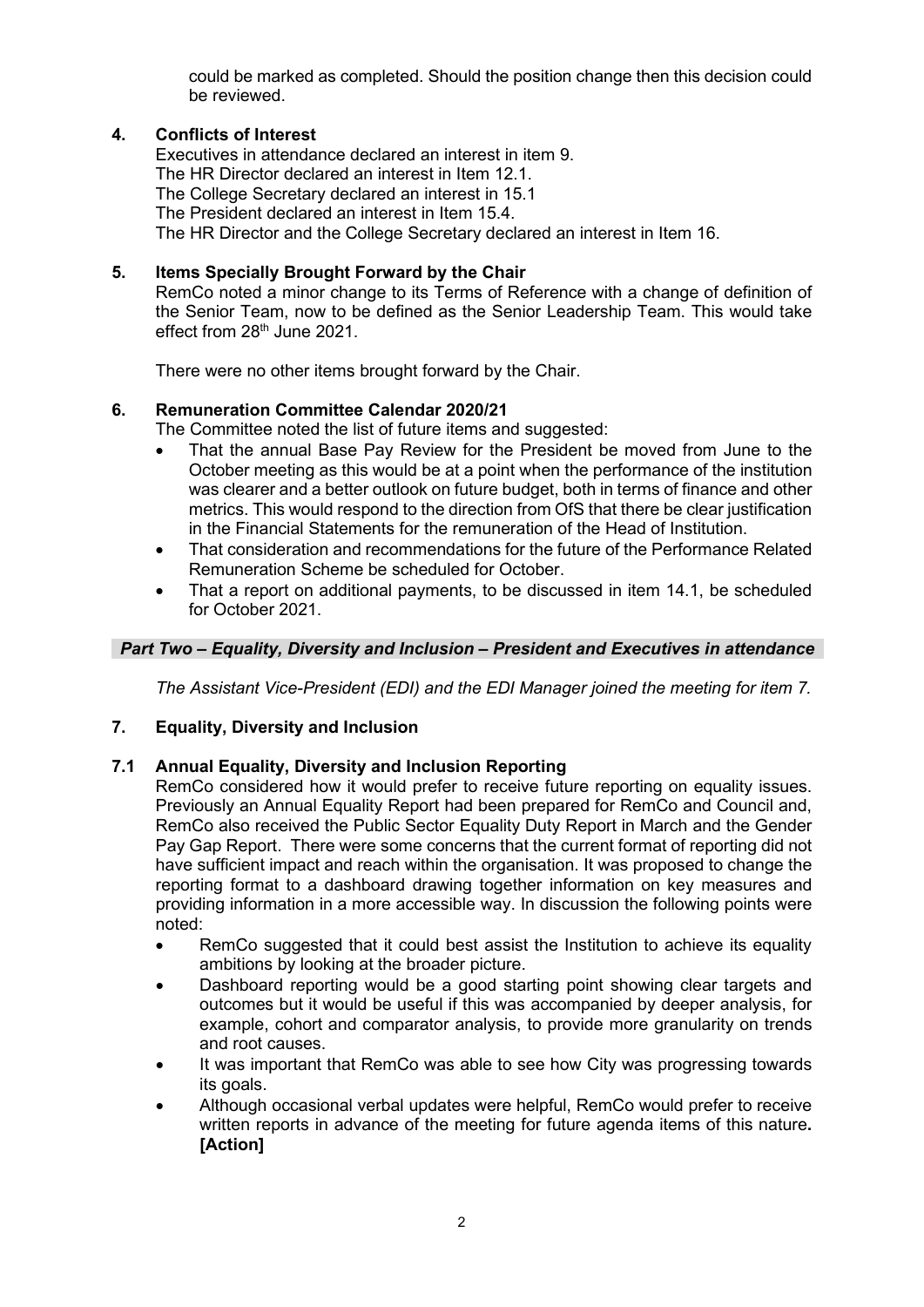# **7.2 Equality, Diversity & Inclusion Strategy and Charter Awards**

RemCo received an update on the implementation of the Equality, Diversity & Inclusion (EDI) Strategy and work to apply for Chartermark Awards, Athena SWAN, Race Equality, and Stonewall. In discussion the following points were noted:

- The Equality, Diversity and Inclusion Strategy had been launched in 2020 and six workstreams established. These had not proved entirely effective however, so work was ongoing to streamline activity and to create an improved implementation plan for the Strategy.
- Resourcing for equality issues had been reviewed and a proposal developed to establish an Office for Inclusion. An initial case had been considered by the Strategy, Planning & Resources Board (SPRB) and discussions were underway with the incoming President.
- RemCo indicated that it would be supportive of the allocation of appropriate resource to this initiative subject to the view of the President. Investment in this area would be beneficial to other strategies such as actions to reduce the attainment gap.
- The incoming President had indicated that he proposed to embed responsibility for equality issues across the Leadership Team so that it was the responsibility of all leaders rather than being a role allocated to one person. RemCo supported an intersectional approach with as little siloed working as possible.
- Currently many staff, often women and people of colour, were undertaking equality work in addition to their own roles as they wished to see progress on this agenda.
- An EDI Forum had taken place recently with good attendance of over 400 people, and positive subsequent feedback. The Chair of Council had attended, which was well received by colleagues.
- New guidance on the Athena SWAN Charter Award was due to be published on  $30<sup>th</sup>$  June by Advance HE and would inform City's reapplication for the Bronze Award in January 2022. The progression of applications in Schools along with the transition to a new leadership structures at City were risks to the potential success of the application, and in addition to a new SLT, the Chair of the Gender Equality Working Group, which had oversight of Athena SWAN, was leaving City in July. Dr Lindsay Blummell would become Co-Chair of the Group at this point.
- City continued to prepare to make an application for the Race Equality Charter. Data analysis had been undertaken of outcomes from a survey with common themes emerging. It was hoped to have a draft application ready for consultation from September 2021 with a view to finalising this for submission in February 2022.
- There had been some discussion regarding Stonewall membership following public debate relating to the organisation but City would continue to renew its membership and colleagues in the LGBT Network were still keen to apply for the 2022 Workplace Equality Index. This would be phased to take place after the Athena SWAN and Race Equality Charter submissions.
- The Chair of RemCo requested a formal progress report on the status of the Race Equality Charter at its meeting in October. **[Action]**

### **7.3 Update from Bullying & Harassment and EMPACT Groups**

RemCo noted that the 'EMPACT' (Empower to Act) Project Implementation Steering Group, formed in January 2019 to oversee implementation of recommendations to prevent and respond effectively to sexual harassment and sexual misconduct, had completed many of the actions agreed. This Group had now been disbanded and any remaining recommendations were to be overseen by the Bullying and Harassment Group which would continue to meet over the next academic year, co-chaired by Louise Doolan and Dr Carrie Myers. A reporting tool for students had been launched and discussion was underway with HR colleagues regarding a possible extension of the tool to staff. Other improvements included training for more volunteers and clearer reporting mechanisms.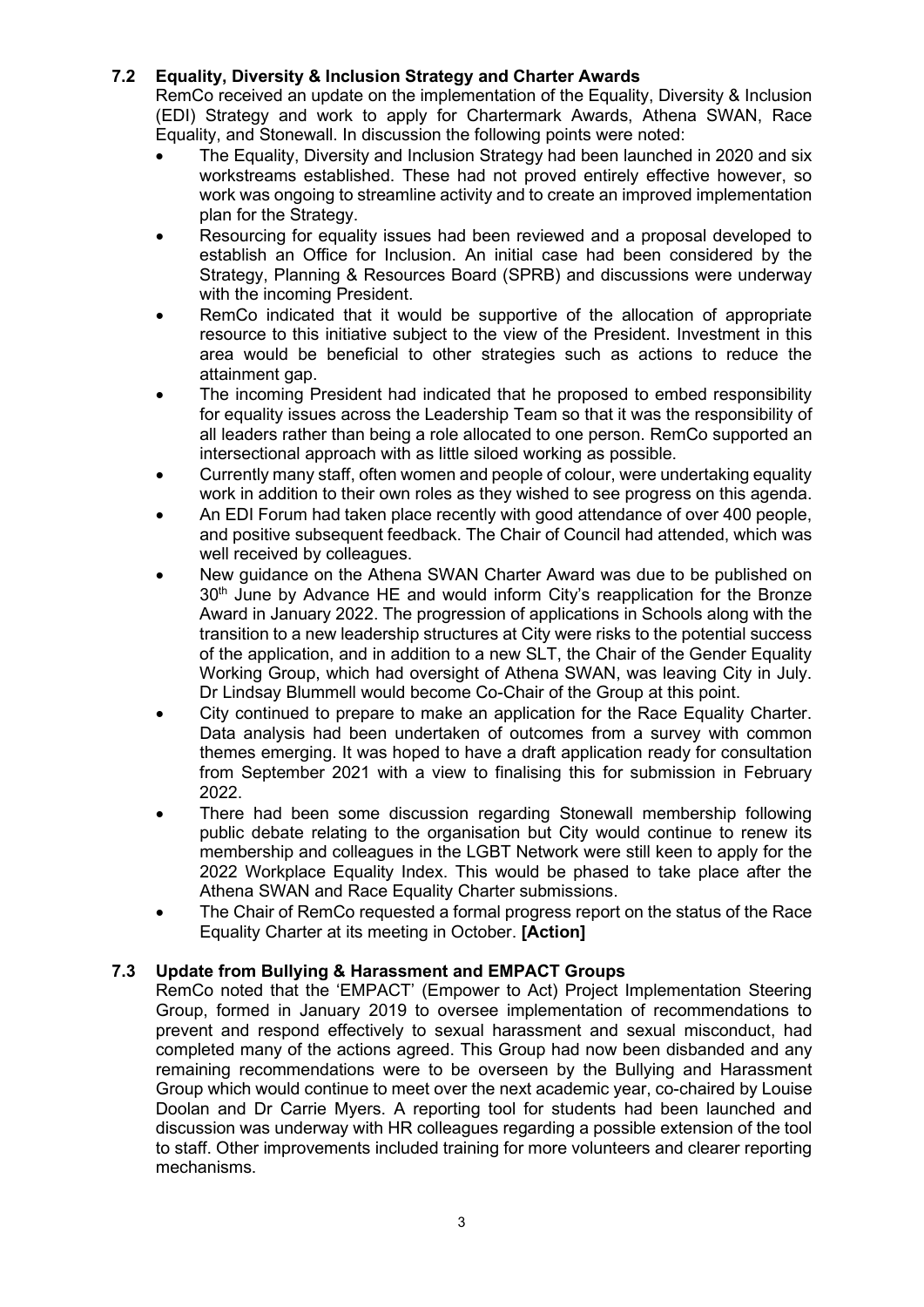# **7.4 Other Equality Matters**

# IHRA

RemCo received an update following the President's recommendation to Council that City recognise, but not formally adopt, the International Holocaust Remembrance Alliance (IHRA) definition of Anti-Semitism. City would continue to embed the recommendations from the Working Group, particularly with regard to action to be taken to support Jewish staff and students. A new Task and Finish Working Group would be established; this would include representation from staff and students along with City's Rabbi. Going forward consideration would be given to how to embed the recommendations into existing structures such as City's EDI Committee.

# Staff Mental Health

The Chair of Council asked whether there was adequate mental health resource for staff: The following points were made in discussion of this issue:

- City had a small in-house team to support staff mental health which was wellregarded. In addition an Employee Assistance Programme CareFirst had been introduced in June 2020 to provide additional and 24 hour support.
- Requests for support were now triaged, with the result that waiting times had reduced to two weeks, an improvement from an eight week wait previously.
- The team was keeping this provision under review to ensure that it was an appropriate level of support for staff, particularly during the pandemic where there was a heightened sense of crisis and uncertainty impacting staff wellbeing.
- CityWire now had a wellbeing focus for one of its weekly editions.
- Concerns had been voiced as to whether the mental health support provided was culturally appropriate for City's diverse community; the Students' Union was also keen to address this issue on behalf of the student body.
- The President suggested that the College Secretary should discuss with CGNC the possibility of changing the Terms of Reference of RemCo to include consideration of staff mental health issues. **[Action]**

RemCo thanked the Assistant Vice-President (EDI) and the Equality and Diversity Manager for their contributions to the meeting.

# *Part Three – Strategic Items – President in attendance*

# **8. Sectoral Developments Update**

Peter Smith provided an update on sectoral developments noting that:

- The sector remained subdued in relation to remuneration matters, with no significant movements in pay trends, but temporary cuts to senior leaders remuneration appeared to have been restored.
- New appointees to leadership roles were being recruited at lower remuneration levels than previously; professorial pay trends also appeared to be fairly static.
- Gender equality remained an issue with the gender pay gap stalled at 7%, unchanged over the last ten years in spite of targets; actions taken with regard to the talent pipeline, recruitment and retention appeared to be having little effect.
- Reviews of professorial pay were underway. This remained an area of concern in the international market, with US and Australia universities continuing to offer higher levels of remuneration.
- It was too early to predict how the market would move post-pandemic, but there were indications of 2-3% growth in the recruitment and retention of senior professional service directors, as activity resumed.
- City was well placed to compete for staff at Grade 9 level but there was some concern with regard to staff recruited at Grade 8, as base pay levels are determined as part of the national pay negotiations, which could act as a hindrance to agility in recruitment. The President noted that this problem was particularly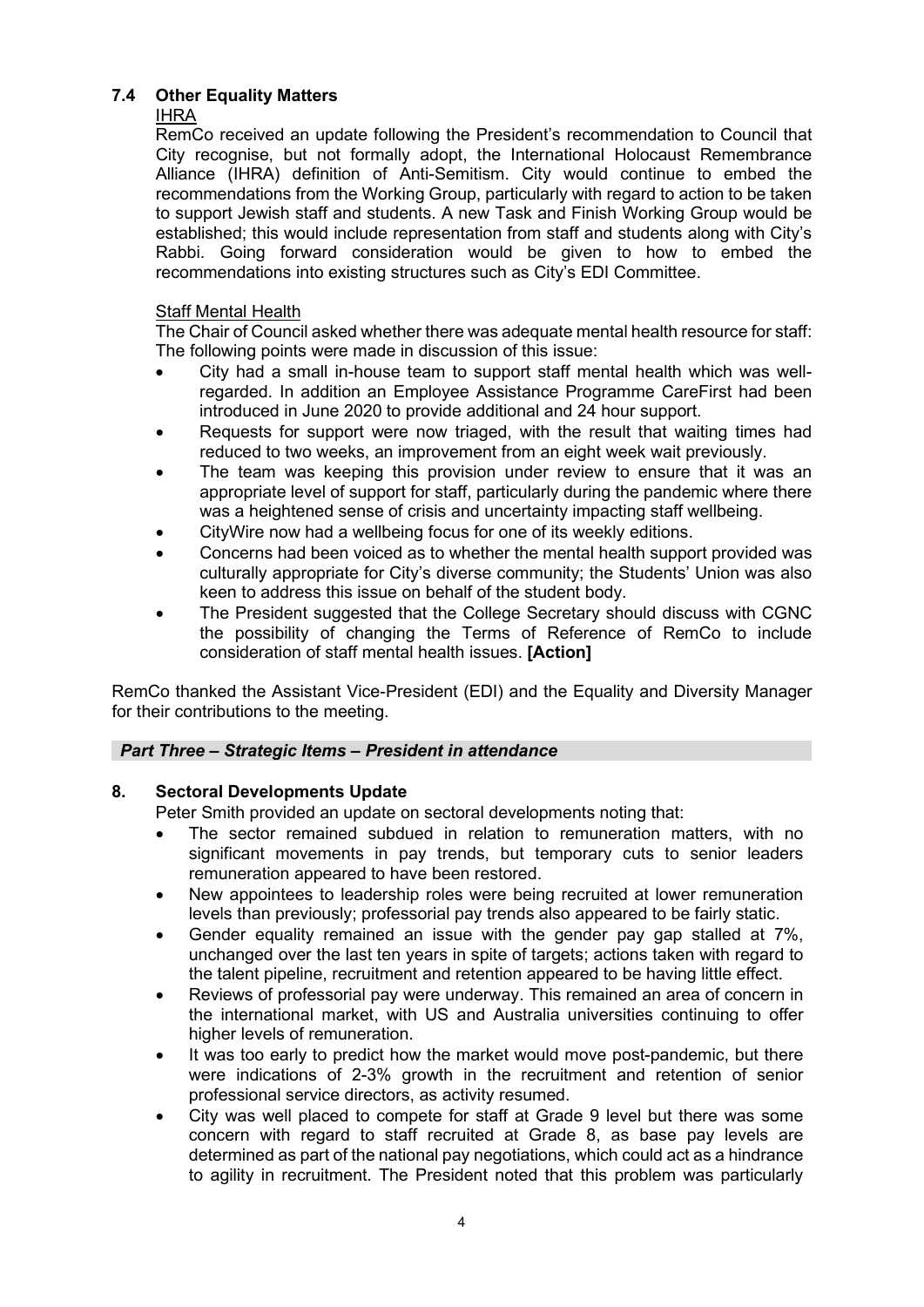acute in the Department of Finance in the Business School as early career academics were in demand so could command high starting salaries. The Business School had addressed this issue in part by developing zoned pay ranges for subject areas.

- City was conducting an institutional review of the Grade 8 Reader pay scale following a review in the Business School; there was not the same pressure to act in other Schools however. This work was currently paused due to the pressures of the pandemic but the HR Director would be encouraging Schools to resume discussion in the coming months.
- The HR Director would circulate to RemCo members the KornFerry Russell Group Remuneration Survey which provided a benchmarking opportunity and data on the market spread for comparison with other resources. **[Action]**

### **9. Covid-19 Update**

RemCo received an update on remuneration actions taken by City to address the impact of Covid-19.

It was proposed for this year to replace the Annual Salary Review with the award of a one-off non-consolidated and non-pensionable payment of £300 to all salaried staff, pro-rata'd to those with part-time contracts, to recognise the contribution of all staff to City during the pandemic. The intention would be to pay this in the July payroll. Once the proposal had been finalized, RemCo would be asked by circulation for its approval with regard to staff within its remit. **[Action]** *[Secretary's note: RemCo was asked for its approval on 22nd July 2021, for staff within its remit, of a recognition payment of £500, non-pensionable and non-consolidated, pro-rata'd for those with part-time contracts or who had worked at City for part of the year. Action completed.]* 

RemCo supported the proposal, noting that it was an appropriate recognition of additional efforts made by staff at City to counter the impact of the pandemic.

### **10. Draft Annual Remuneration Report**

RemCo considered a first draft of the Remuneration Report for inclusion in the Financial Statements 2020/21. A final draft would be approved by RemCo at its meeting in October. The draft included reference to the handover period for the President as there would be an overlap of one month. In discussion the following points were made:

- Further consideration could be given to the wording of the section on payments made under the performance scheme, and the recommendation that this be paused during the period. The College Secretary would review the RemCo minutes in relation to this decision. **[Action]**
- City was still awaiting guidance from OfS in relation to pay multiples.

### **11. Job Evaluation Update**

RemCo received a brief update on one outstanding case in the Business School.

*This item is continued in the Closed Business section of these minutes.* 

### *Part Four – Higher Paid and Senior Staff – issues requiring attendance of President*

### **12 Senior Staff Reporting to the President**

- **12.1** RemCo **noted** reports on achievement of objectives for four members of the Senior Team. An abbreviated process had been agreed and appraisals had been conducted by the President. Appraisees had been asked by RemCo to provide additional reflections and this was provided in summary. In discussion the following points were made:
	- The incoming President would be setting objectives for the Senior Leadership Team in the course of his first few months in post. **[Action].**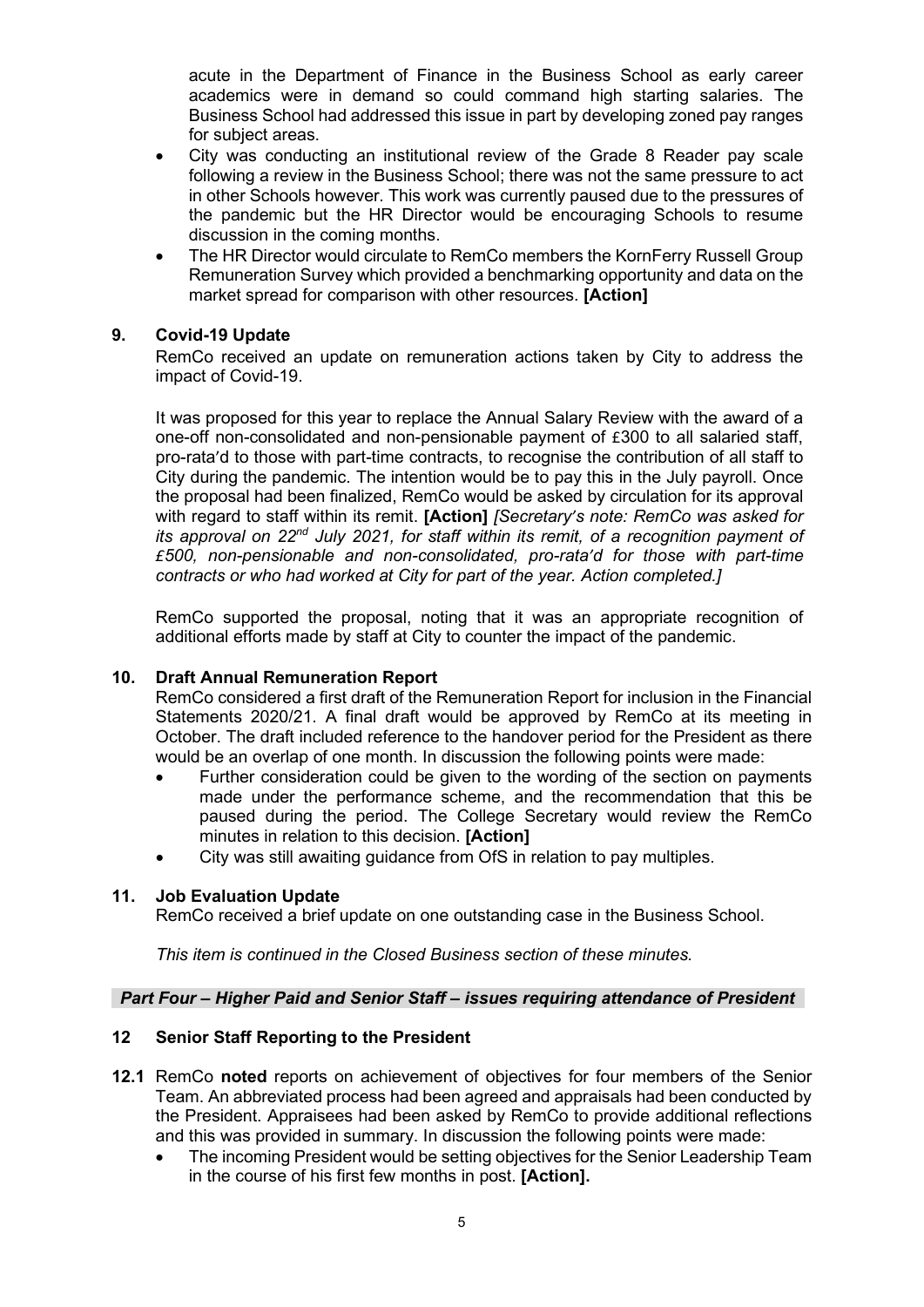- Appraisal discussions would be undertaken with the Deans of Schools over the summer, reporting to RemCo in October; these would be conducted jointly by the incoming Deputy President and President. **[Action].**
- The Team were to be congratulated on their achievements during the year.

*This item is continued in the Closed Business section of these minutes.*

**12.2** RemCo noted that there were no recommendations for increases to base pay for Senior Staff reporting to the President or the Interim Deputy President.

RemCo thanked the outgoing President for all his contributions to the Committee during his time in office.

*The President left the meeting at this point.* 

#### *Part Five – Higher Paid and Senior Staff – issues not requiring attendance of President*

### **13 Update on Recruitment to the new Senior Team**

RemCo received an update on appointments to the Senior Leadership Team (SLT) including an update on the recruitment process for the Dean of the Business School. From 1st July the new structure would be in place with a Deputy President, Professor Andrew Jones, Vice-President (Research), Professor Miguel Mera, and Vice-President (Employability, Engagement and Enterprise), Dr Sionade Robinson, commencing in post. Transitional arrangements had been put in place for the new role of Vice-President (Education). Professor Susannah Quinsee would undertake this role until January when Professor Juliet John would take up the role. The HR Director and the incoming President were working with the Recruitment Consultants with regard to the proposed role of Chief Operating Officer (COO).

*This item is continued in the Closed Business section of these minutes.*

### **14. Higher Paid Staff ie staff earning more than £100k per annum.**

#### **14.1 Analysis of Additional Payments**

RemCo considered an analysis by gender and ethnicity for recurring and additional payments to higher paid staff within its remit. In discussion the following points were made:

- The analysis showed that the majority of additional payments were for staff in the Business School and were for discrete responsibilities, and on occasion, for additional hours worked.
- Peter Smith noted that a 2018 survey of Business Schools showed that this practice was widespread, with staff also often receiving additional pay for delivery of executive education.
- This practice was embedded in the School culture and would need leadership from the HoI in order to address it. The Chair of RemCo would write to the incoming President. **[Action]**
- RemCo requested that City conduct a review of additional pay policies across all Schools and report back with recommendations, ideally at the October meeting. **[Action]**
- It would be helpful if the review considered other HEIs, particularly those with Business Schools, to reach a view as to whether there were other reasons for these payments to be made and the timescale required for change. RemCo also requested a timescale for the review. **[Action]**
- The HR Director would consider this in relation to the recruitment of the new Dean of the Business School. **[Action]**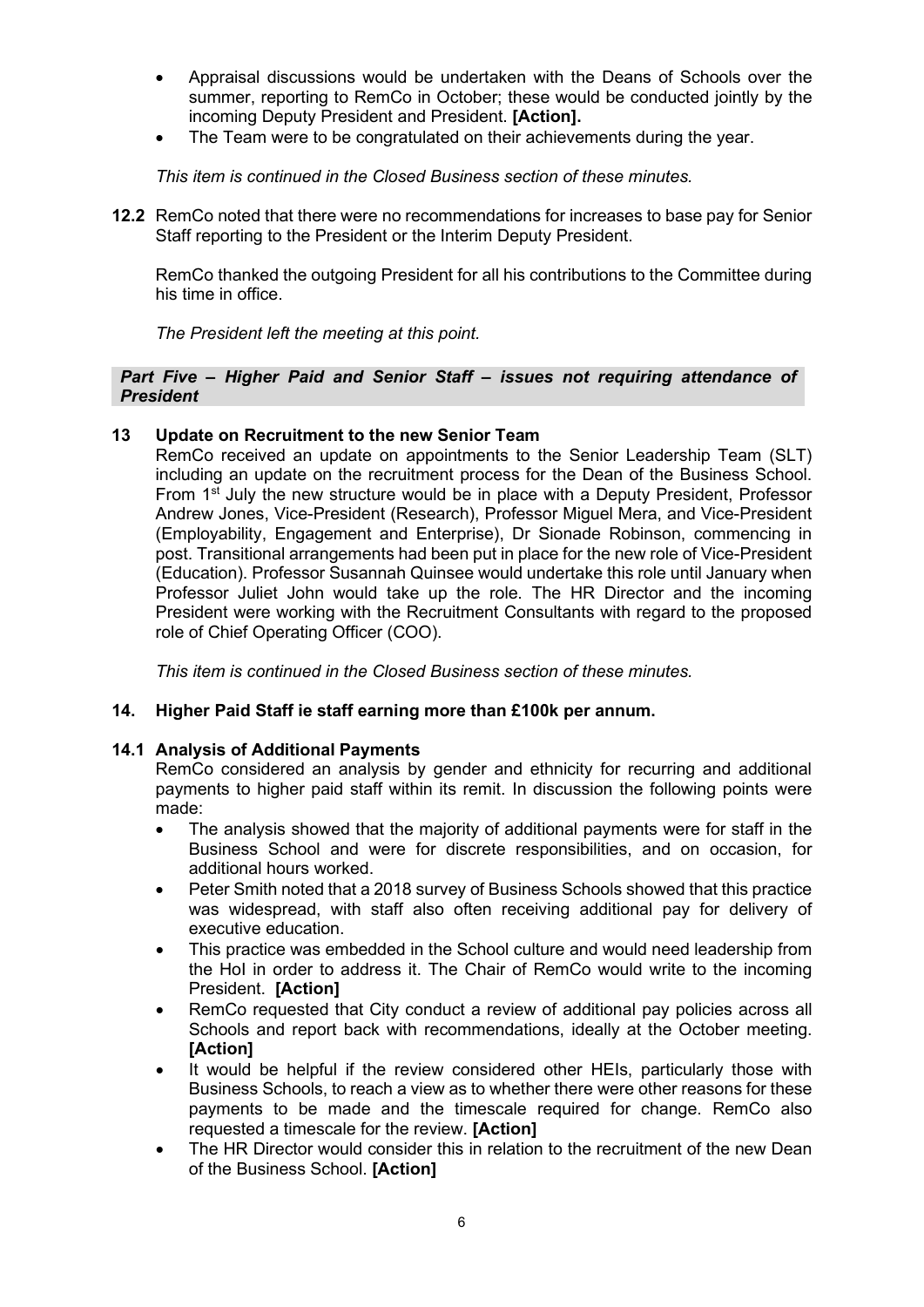- City did not analyse remuneration arrangements against performance ratings of programmes.
- The Equal Pay Audit to be undertaken in 2021/22 could also provide further analysis of additional pay. The HR Director would provide an update on the Audit progress to RemCo in October, with a final report to the meeting in March 2022. **[Action]**

### **14.2 Appointments and Departures**

RemCo noted two appointments and three departures of staff within its remit for the period between 4<sup>th</sup> March and 11<sup>th</sup> June 2021.

*This item is continued in Section B of the minutes, Closed Business.* 

### **14.3 Approvals by Circulation**

RemCo noted its approvals by circulation for the period between  $4<sup>th</sup>$  March and 11<sup>th</sup> June 2021 for five members of staff.

*This item is continued in Section B of the minutes, Closed Business.* 

### **14.4 Recommendations for Approval**

Cases for the Business School

RemCo considered proposals for adjustments to remuneration for five members of academic staff in the Business School, as a result of adjustments to the responsibility allowances associated with the leadership roles the academic staff currently held for two members of staff, an adjustment in pay as a result of the review of the subject discipline zoning for Professors for one member of staff, and two cases relating to the continuation of current remuneration payments, pending the implementation of the Reader scale. In discussion the following points were noted:

- The responsibility allowance for Associate Dean Entrepreneurship was previously shared between two members of staff. Following the promotion of one of the two, the role would now become full time.
- The continuation of current remuneration payments, pending the implementation of the Reader scale, for two members of staff was consistent with recent business cases approved by RemCo.

### **Decisions**

RemCo **approved** four business cases for the Business School:

- The case for a responsibility allowance for Joint Director of School Race Equality and Inclusion, to be time-limited pending the outcomes of discussion of resource for EDI at City and the review of additional payments.
- The case for a responsibility allowance for Associate Dean, Entrepreneurship.
- The continuation of remuneration payments, pending the implementation of the Reader Scale.

RemCo **did not approve** one business case and requested further information.

*This item is continued in Section B of the minutes, Closed Business.*

#### Salary Range for Chief Operating Officer

RemCo considered the proposed salary range for the appointment of a Chief Operating Officer (COO). In discussion the following points were noted:

• Peter Smith advised that it was difficult for provide comparator information on this role in other universities given their diverse size, for example, UCL's income was £2.5BN whilst City's was £245M, and that the role often included responsibility for finance as was the case at Manchester, Exeter and UCL. There were examples however of teams with a COO and CFO and benchmarking against this indicated that the proposed salary range was reasonable.